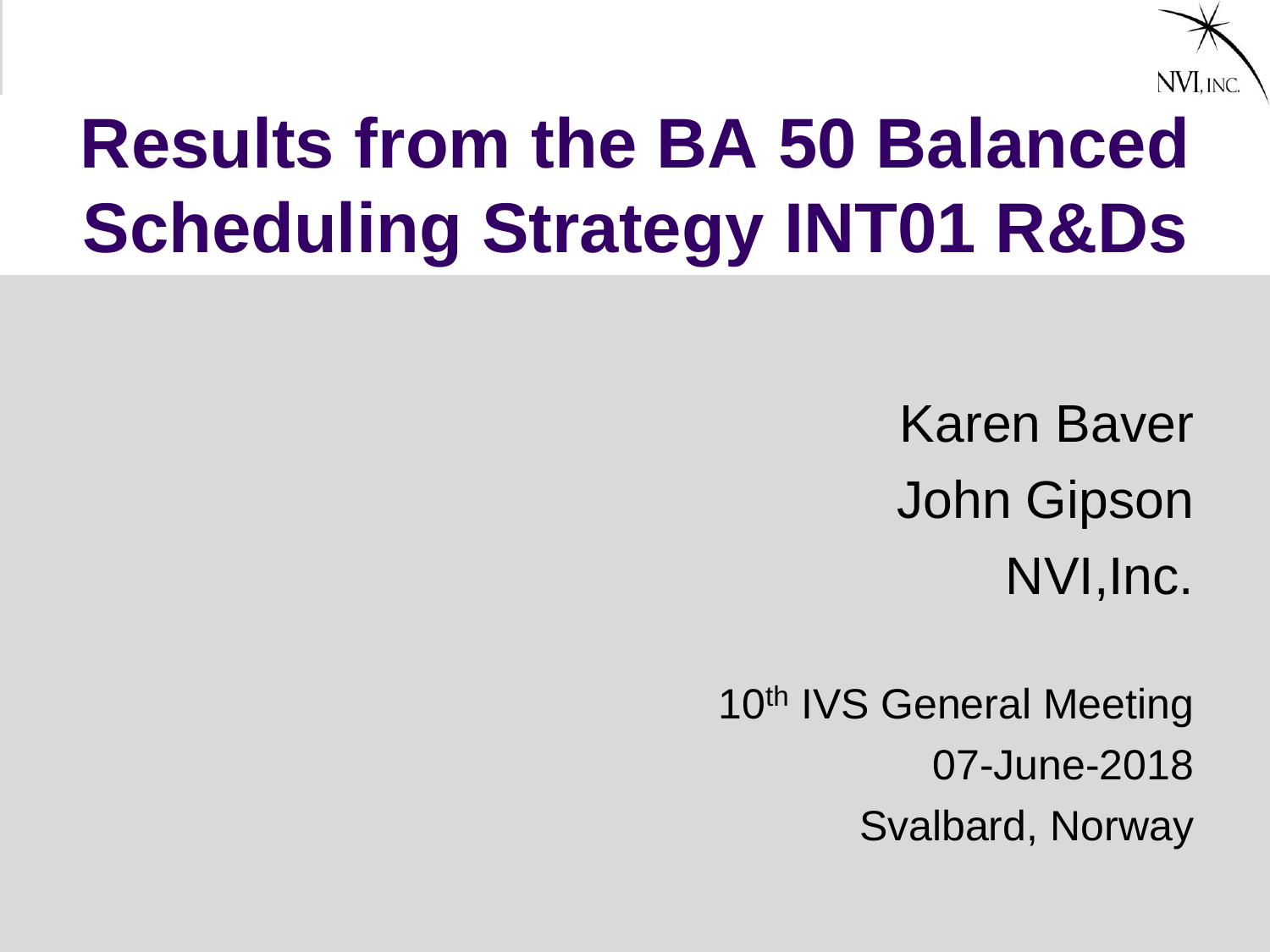### **Outline**



- 1. "**STN**": the original INT01 source list (**strong** but **few sources** and **bad** source **coverage**, leading to **high** UT1 formal **errors** at some times of the year).
- 2. "**MSS**": the 2009 INT01 source list (**all sources** and **best** source **coverage**, so original problem was solved but **weak**, leading to increased UT1 formal errors at new times of the year (formal **error tradeoff**)).
- 3. "**BA 50**" (Balanced 50): proposed INT01 source list (**intermediate** number of **sources** (50), **intermediate** source **coverage** and **intermediate strength**).
- 4. Six R&Ds that tested the BA 50 and its effect on the UT1 formal error.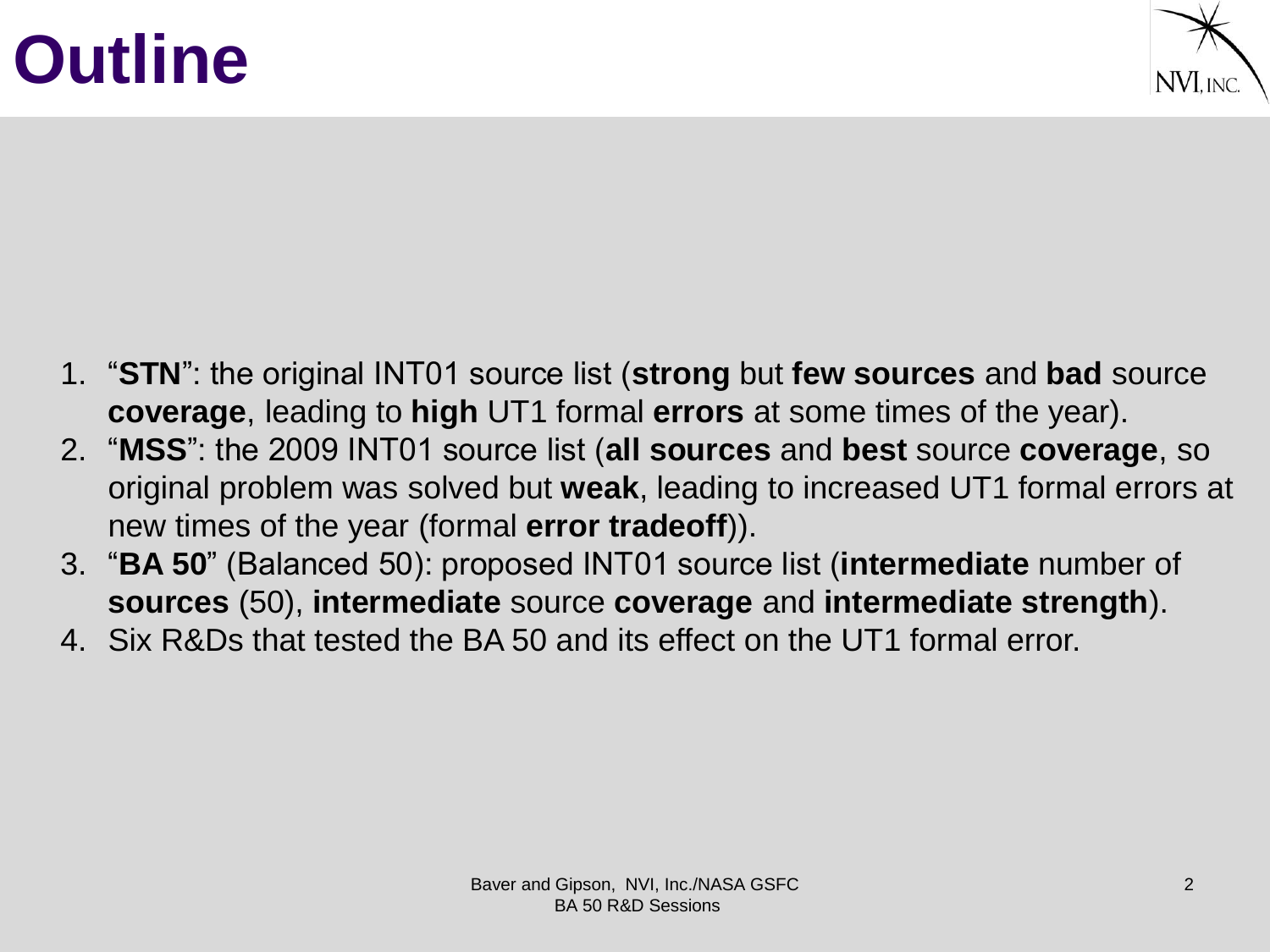### **Original Source List: STN**



Excerpt from Baver et al., 2004 GM proceedings paper INT01 UT1 formal error / observation sky coverage pattern



15 successful observations 32 ps session fit 12.66 µs UT1 formal error

15 successful observations 31 ps session fit 48.97 µs UT1 formal error (very high: 20 µs is highest usable value)

Baver and Gipson, NVI, Inc./NASA GSFC BA 50 R&D Sessions Noted as one example of an empirical general connection between wider sky coverage and smaller UT1 formal errors Later independently studied in more depth (and confirmed) by Uunila et al.: 2012 GM, 2013 EVGA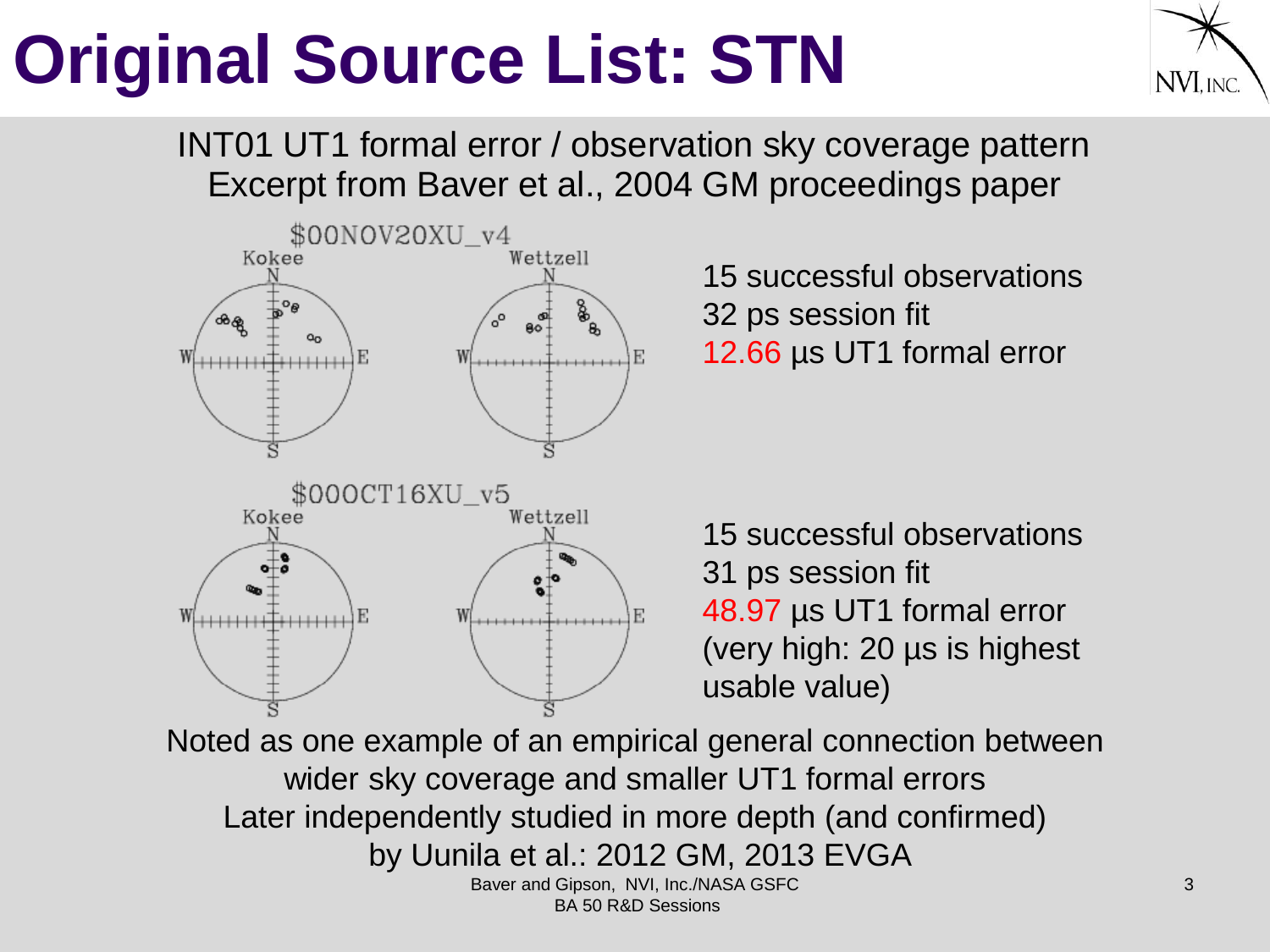### **Original Source List: STN**



Meanwhile we also saw a seasonal effect and (in 2006) cause: INT01 Source List (**"STN"**)

Few sources (varies: as low as  $\sim$  30), strong, but uneven

 $\bigcap$ 

Œ

 $\circ$ 

 $12h$ 

 $\circ$ 

Ř

.8h

 $\sqrt{\circ}$ 

 $\Theta$ 

 $\circ$ 



Early November: **wide** source and observation coverage (Uunila's cusp observations) **Low** UT1 formal errors

One hour session leads to small sliding sky slice with two sky coverage extremes shown in the mutual visibility ovals



Early October: **narrow** source and observation coverage (no cusp observations) **High** UT1 formal errors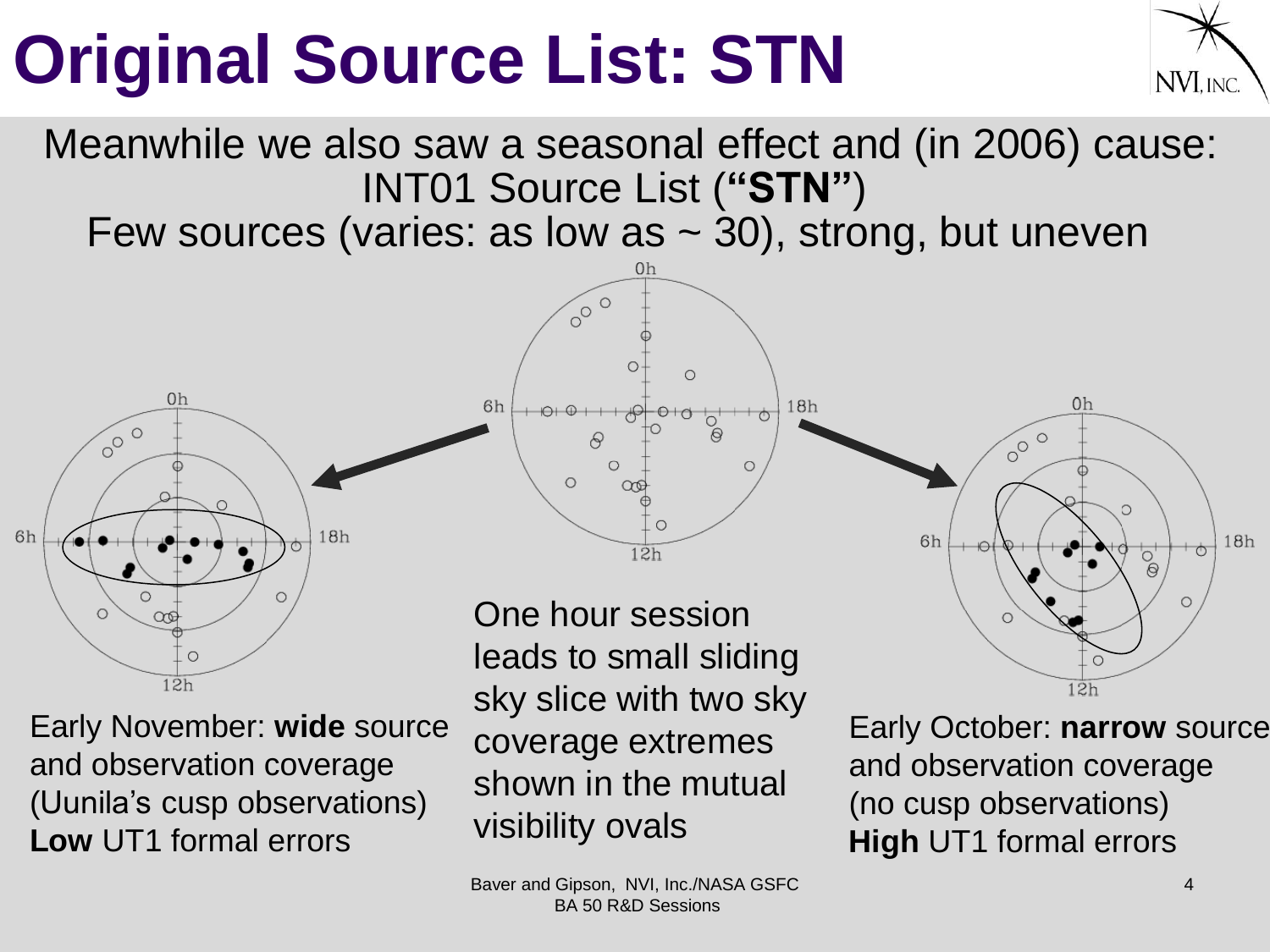



Baver and Gipson, NVI, Inc./NASA GSFC BA 50 R&D Sessions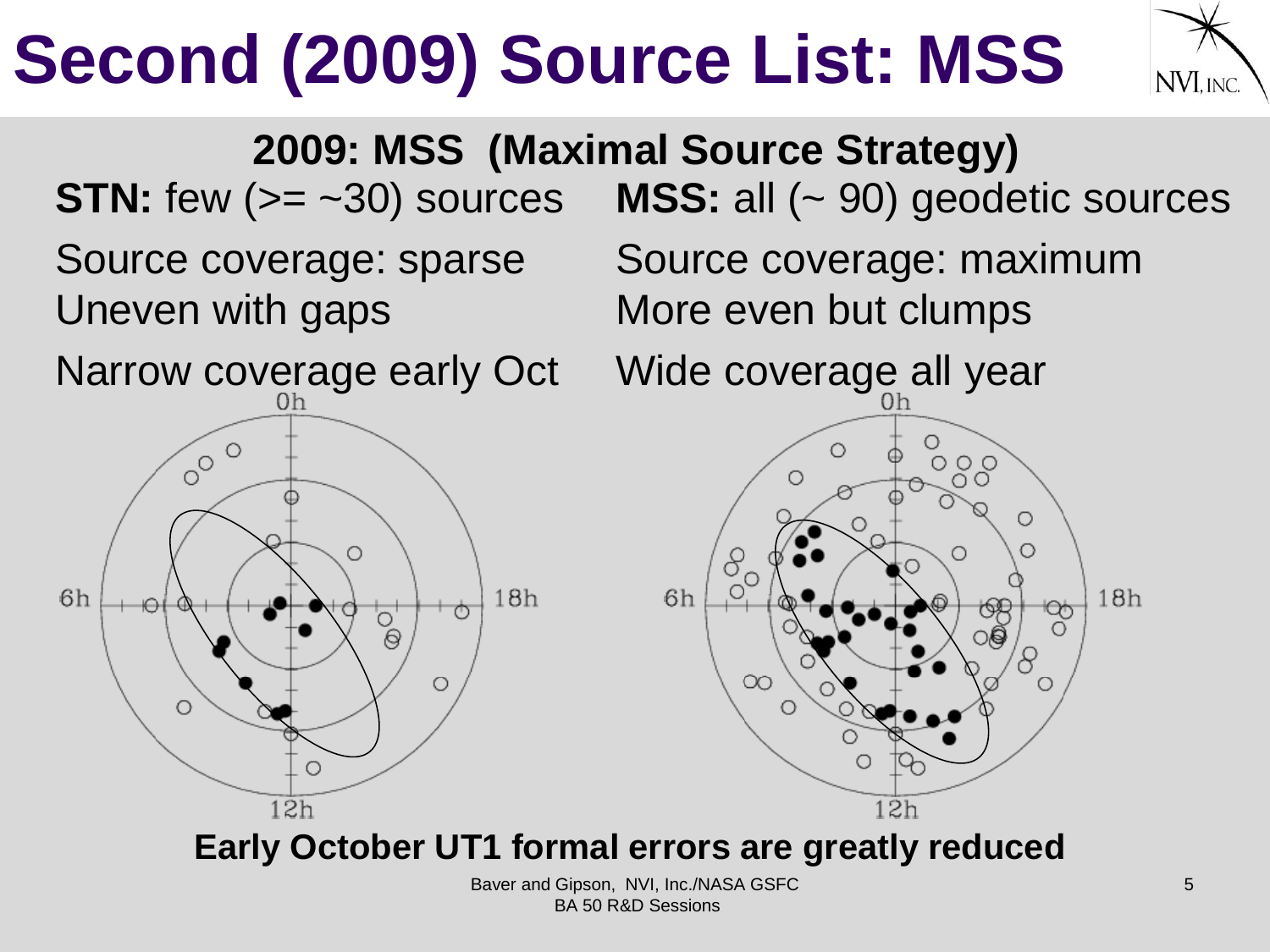

**Testing:** The use of all geodetic sources was tested in nine 2009/2010 IVS R&D sessions.

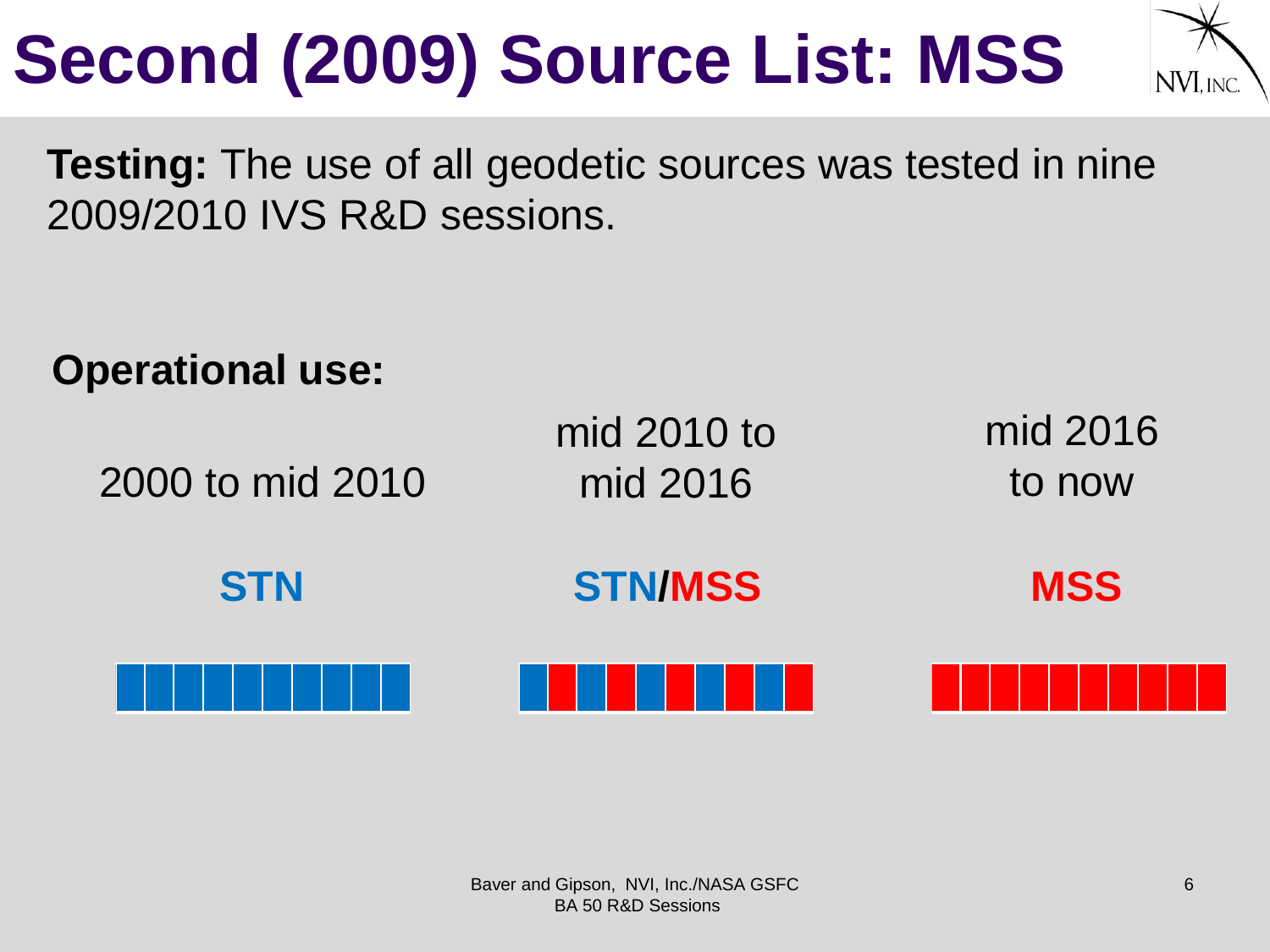

#### **Observed UT1 formal errors from 2011/2012 alternating operational STN/MSS \***



| observed UT1<br>formal error us * | <b>STN</b> | <b>MSS</b> |
|-----------------------------------|------------|------------|
| <b>First half Oct</b>             | 32.0       | 15.1       |
| <b>First half Nov</b>             | 10.0       | 12.0       |

#### **MSS provides great October improvement but could use a little refinement for November**

\* From Gipson and Baver, 2016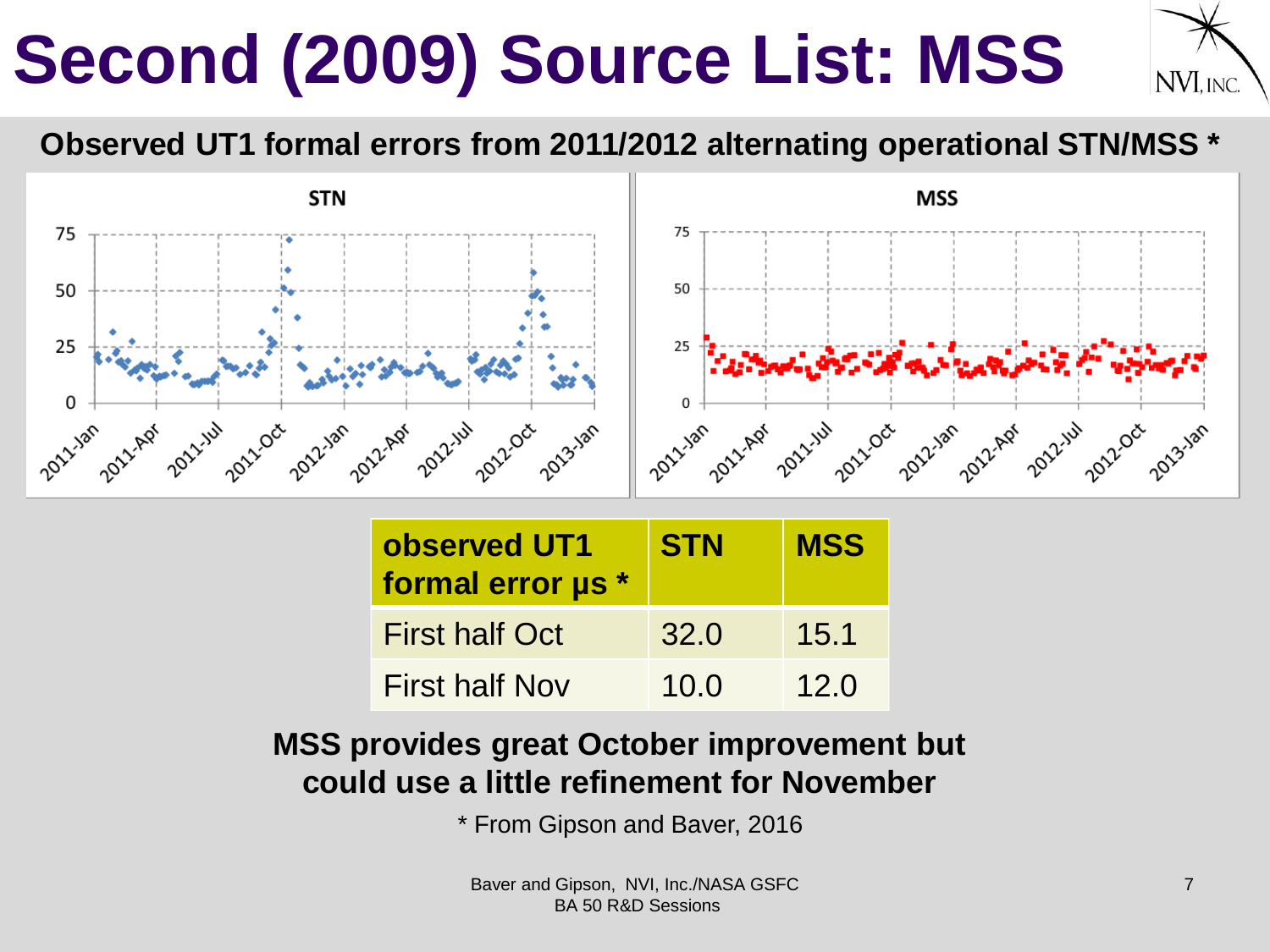

### **2014 explanation: UT1 formal error tradeoff Why does the early November UT1 formal error increase?**

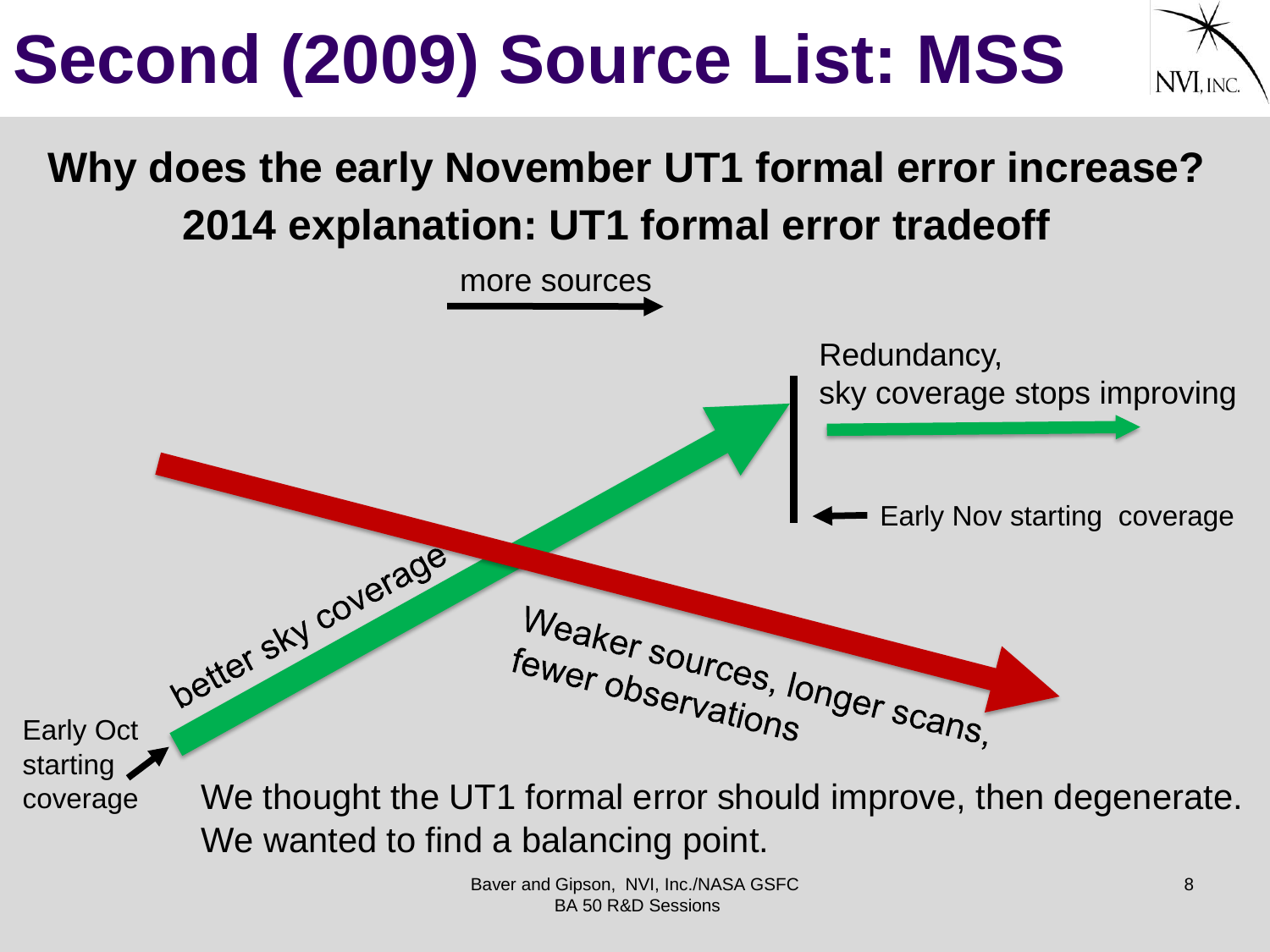# **New, Balanced Source List: BA 50**

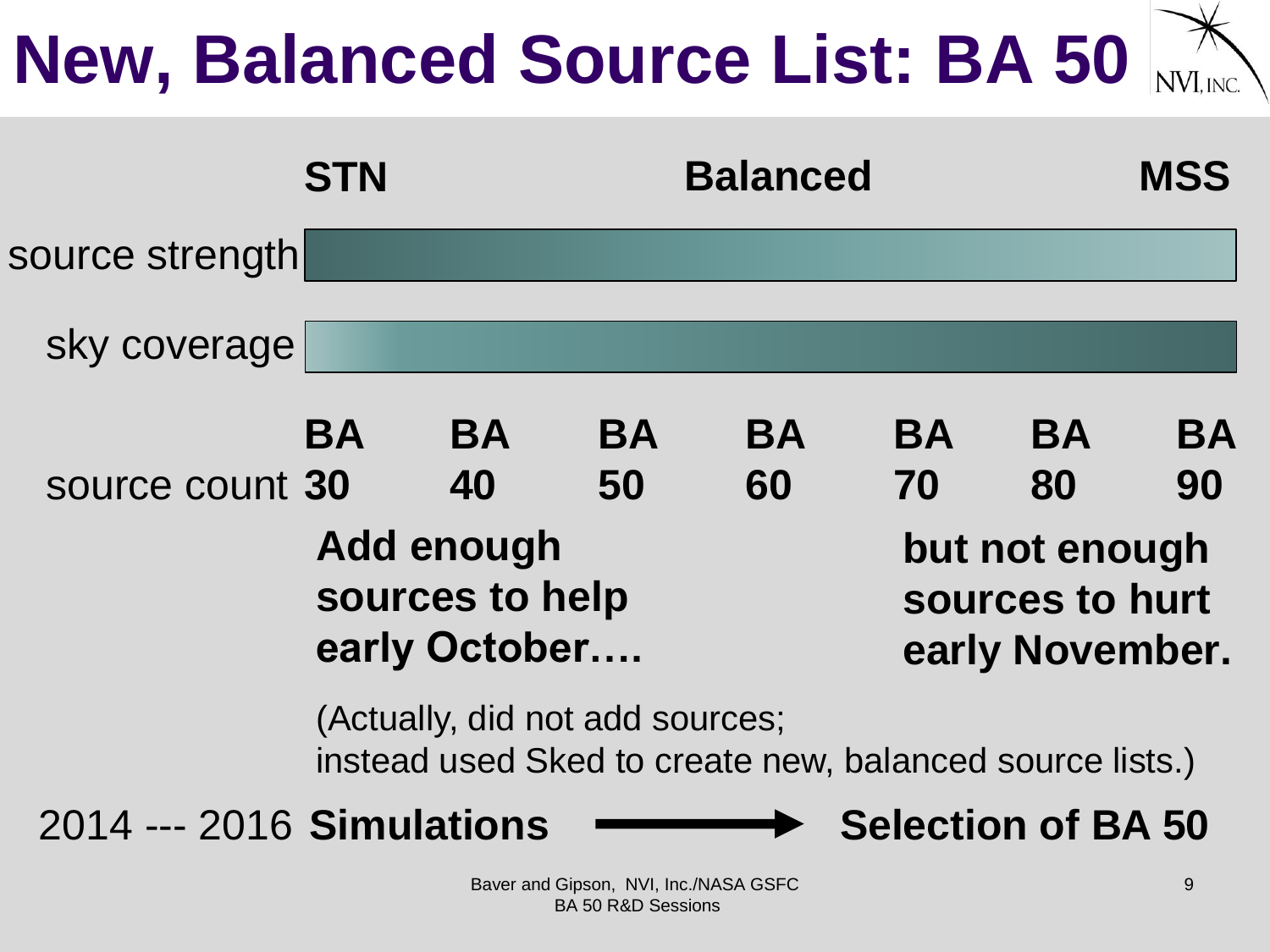#### **New, Balanced Source List: BA 50** NVI, INC.



#### **Generally even, wide**, coverage minimized gaps and redundancy, AND **intermediate strength**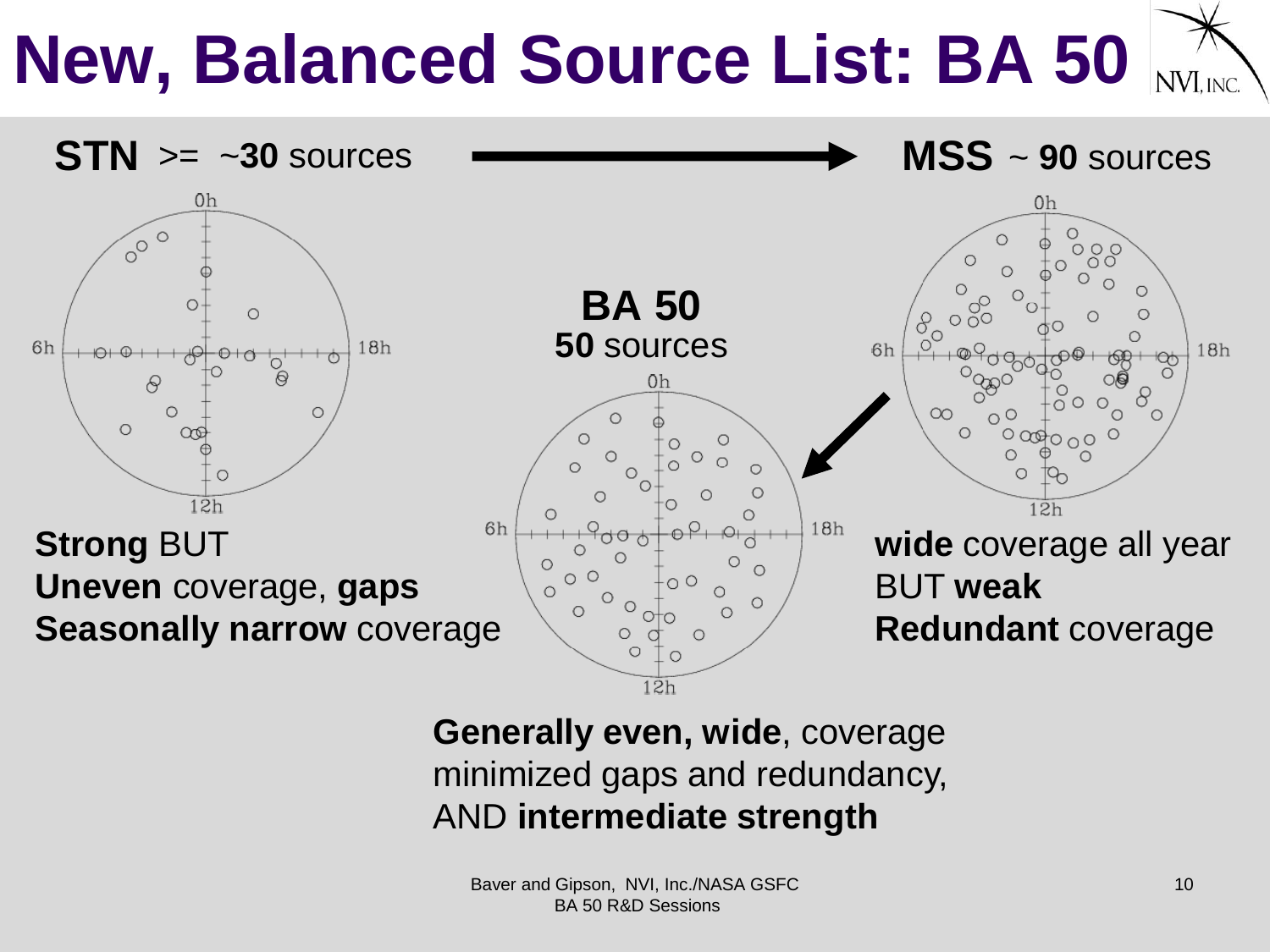### **BA 50 R&Ds: Design**



### **We tested the BA 50 in six 2016/2017 R&Ds.**

Two independent networks



**WETTZELL, KOKEE**: 24 one hour **Intensives** per R&D

**C** Remaining stations: **24 hour** session providing an independent check on UT1. Only criterion: long east/west baselines

● sample 24 hour network --- stations varied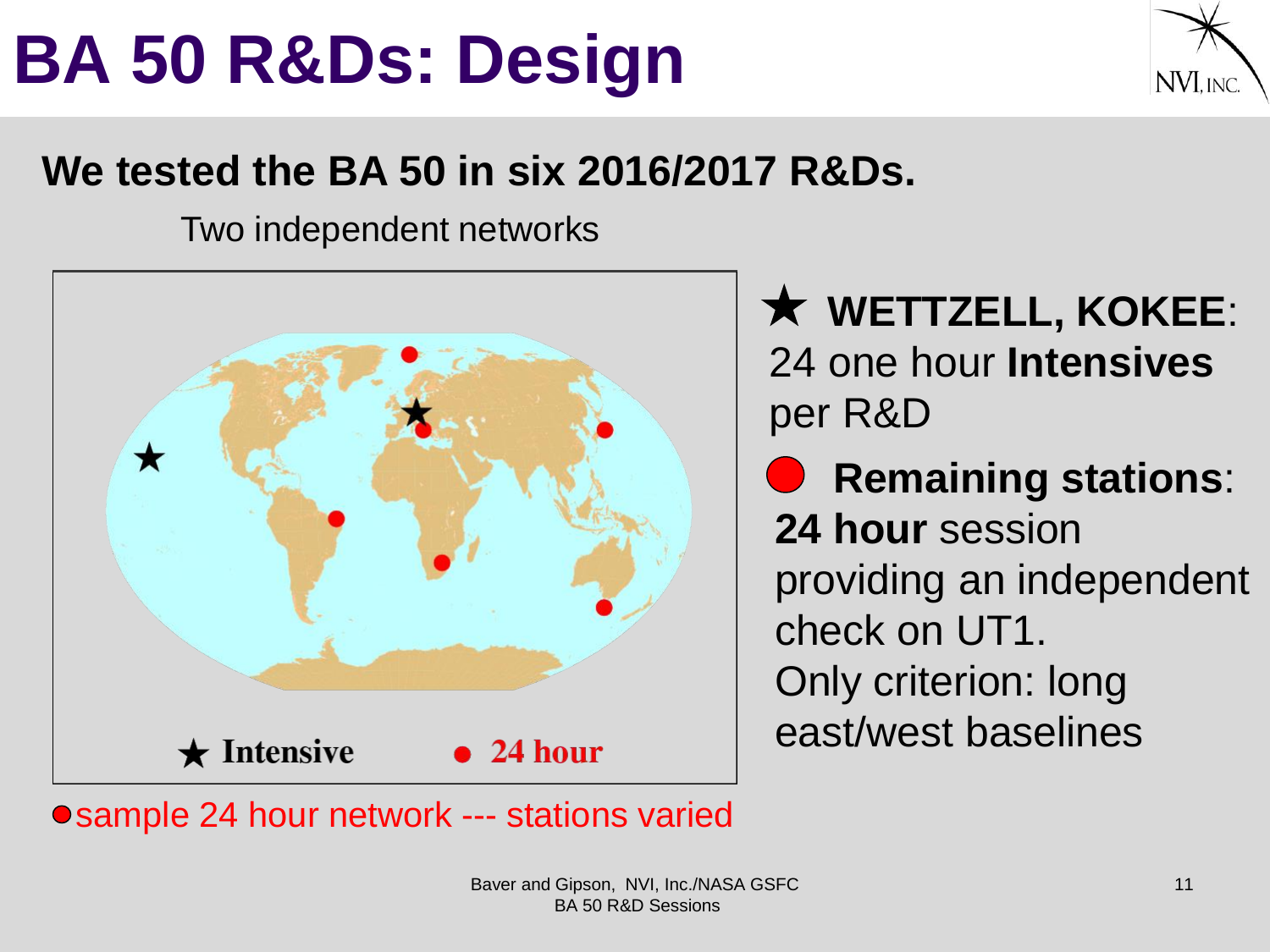### **BA 50 R&Ds: Design**



#### **144 one hour intensive R&D sessions**

| <b>GST</b>                                         | = observing<br>around | <b>RD</b><br>1608 | <b>RD</b><br>1610 | <b>RD</b><br>1701                                            | <b>RD</b><br>1702 | <b>RD</b><br>1706 | <b>RD</b><br>1707 |
|----------------------------------------------------|-----------------------|-------------------|-------------------|--------------------------------------------------------------|-------------------|-------------------|-------------------|
| 00:00                                              | December 13           | <b>MSS</b>        | <b>BA50</b>       | <b>MSS</b>                                                   | <b>BA50</b>       | <b>MSS</b>        | <b>BA50</b>       |
| 01:00                                              | December 28           | <b>BA50</b>       | <b>MSS</b>        | <b>BA50</b>                                                  | <b>MSS</b>        | <b>BA50</b>       | <b>MSS</b>        |
|                                                    |                       |                   |                   | $\begin{array}{ccc} \bullet & \bullet & \bullet \end{array}$ |                   |                   |                   |
| 19:00                                              | September 27          | <b>BA50</b>       | <b>MSS</b>        | <b>BA50</b>                                                  | <b>MSS</b>        | <b>BA50</b>       | <b>MSS</b>        |
| 20:00                                              | October 13/14         | <b>MSS</b>        | <b>BA50</b>       | <b>MSS</b>                                                   | <b>BA50</b>       | <b>MSS</b>        | <b>BA50</b>       |
| 21:00                                              | October 28/29         | <b>BA50</b>       | <b>MSS</b>        | <b>BA50</b>                                                  | <b>MSS</b>        | <b>BA50</b>       | <b>MSS</b>        |
| 22.00                                              | November 12           | <b>MSS</b>        | <b>BA50</b>       | <b>MSS</b>                                                   | <b>BA50</b>       | <b>MSS</b>        | <b>BA50</b>       |
| 23:00                                              | November 27           | <b>BA50</b>       | <b>MSS</b>        | <b>BA50</b>                                                  | <b>MSS</b>        | <b>BA50</b>       | <b>MSS</b>        |
| 72 MSS, 72 BA 50 overall<br>3 MSS, 3 BA 50 per GST |                       |                   |                   |                                                              |                   |                   |                   |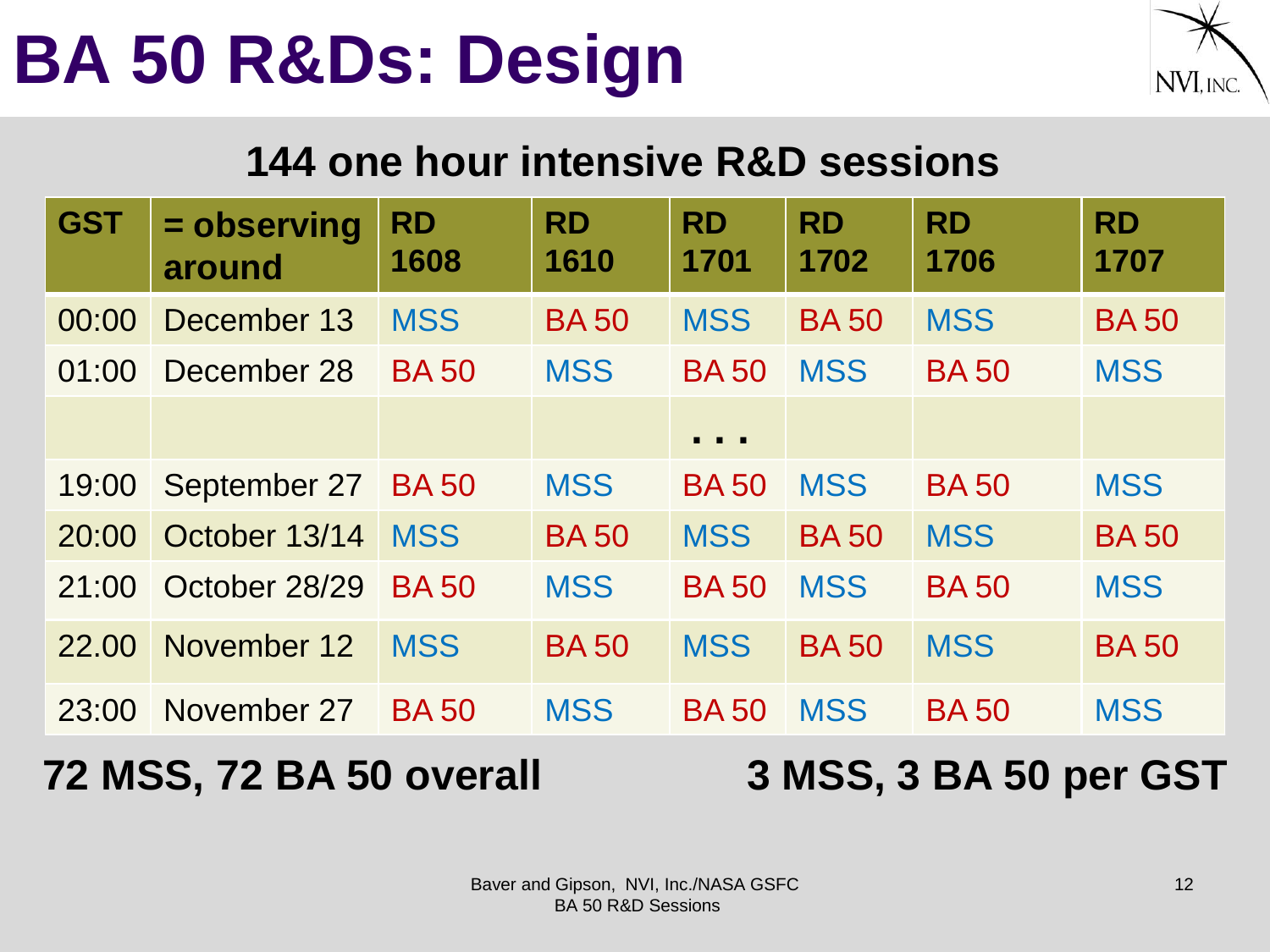**BA 50 R&Ds: Results (Average)**



### **Predicted UT1 formal errors Observed UT1 formal errors**

| $\mu s$      | <b>MSS</b> | <b>BA 50</b> |
|--------------|------------|--------------|
| Avg          | 7.88       | 6.46         |
| <b>STDev</b> | 1.53       | 0.99         |

| <b>US</b>    | <b>MSS</b> | <b>BA50</b> |
|--------------|------------|-------------|
| Avg          | 13.36      | 10.85       |
| <b>STDev</b> | 6.34       | 5.25        |

Improvement: average 1.4 µs (18%) st. dev. 0.5 µs (33%) Improvement: average 2.5 µs (19%) st. dev. 1.2 µs (17%)

#### **Promising results.**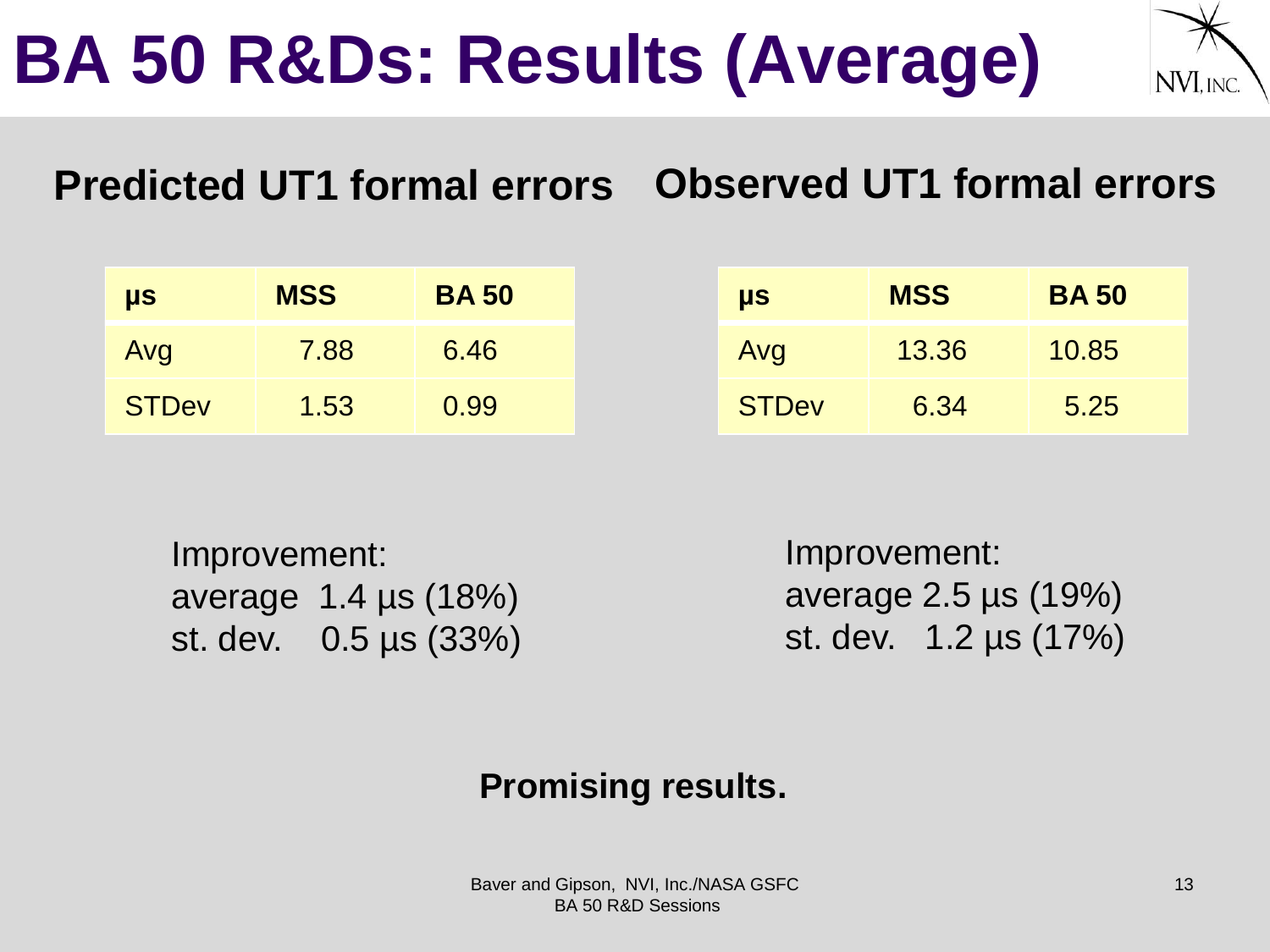### **BA 50 R&Ds: Results (by GST)**



#### **Predicted UT1 formal errors**  $\Omega$ 5 10 15 20 25 0 5 10 15 20 Weighted UT1 Formal Error (µs) MSS BA 50 **Observed UT1 formal errors**  $\Omega$ 5 10 15 20 25 0 5 10 15 20 Unweighted UT1 Formal Error (µs) MSS BA 50 BA 50 is better: 21 GSTS equal: 1 GST (18) worse: 2 GSTS (19, 22) BA 50 is better: 17 GSTS equal: 1 GST (16) worse: 6 GSTS (0,2,4,17,19, 22)

#### **Preliminary results: with only three MSS/BA 50 pairs, more testing is needed.**

For now, the more significant, predicted UT1 formal errors are promising.

#### **USNO is interested in alternating MSS/BA 50 testing.**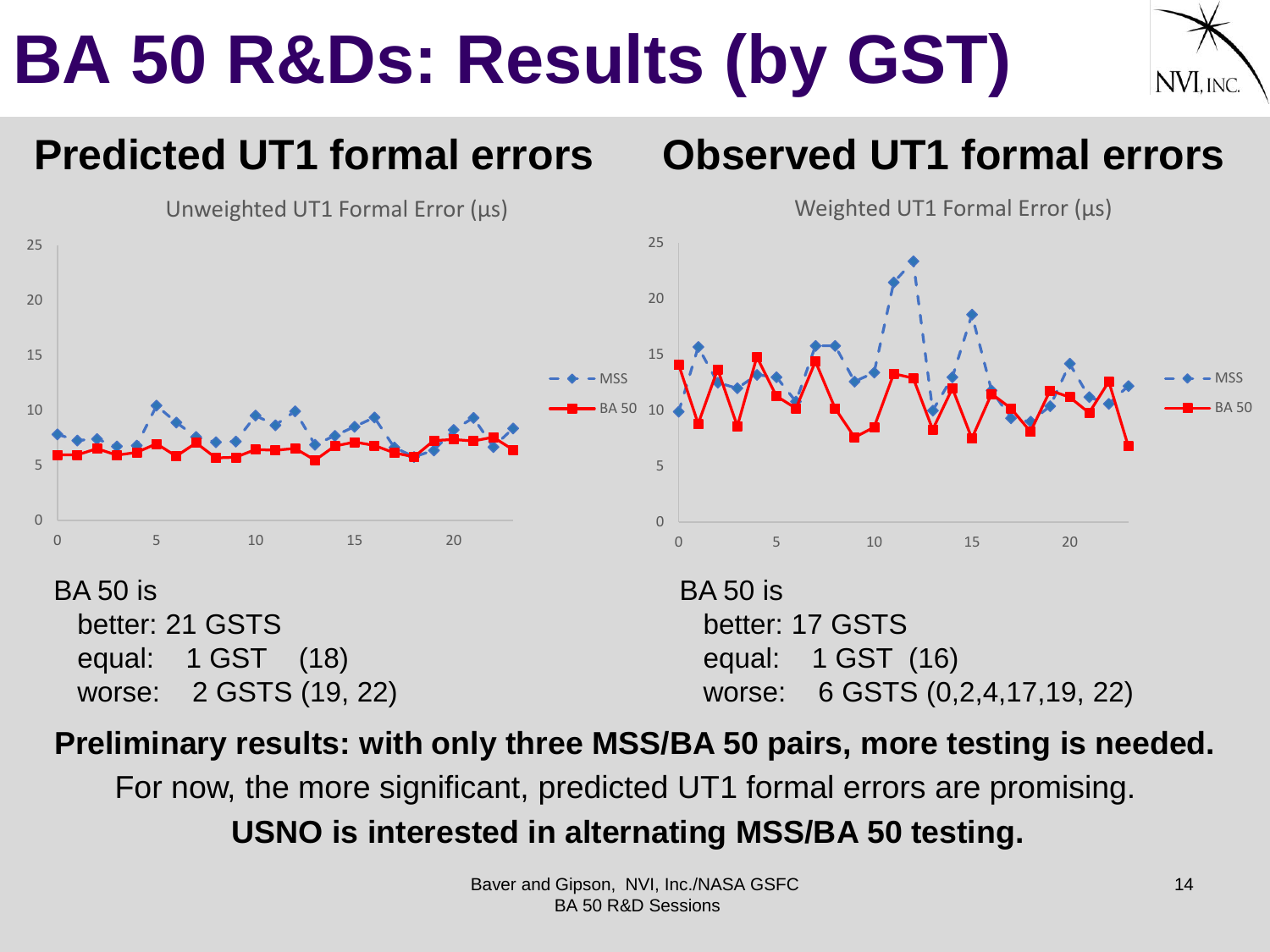### **Conclusions**



- The BA 50 average UT1 formal error shows promising improvement.
- More GST-based testing should be done.
- ⚫ Other metrics such as accuracy must be evaluated.
- ⚫ Based on the improvement in the UT1 formal error averages, USNO is interested in alternating MSS/BA 50 testing.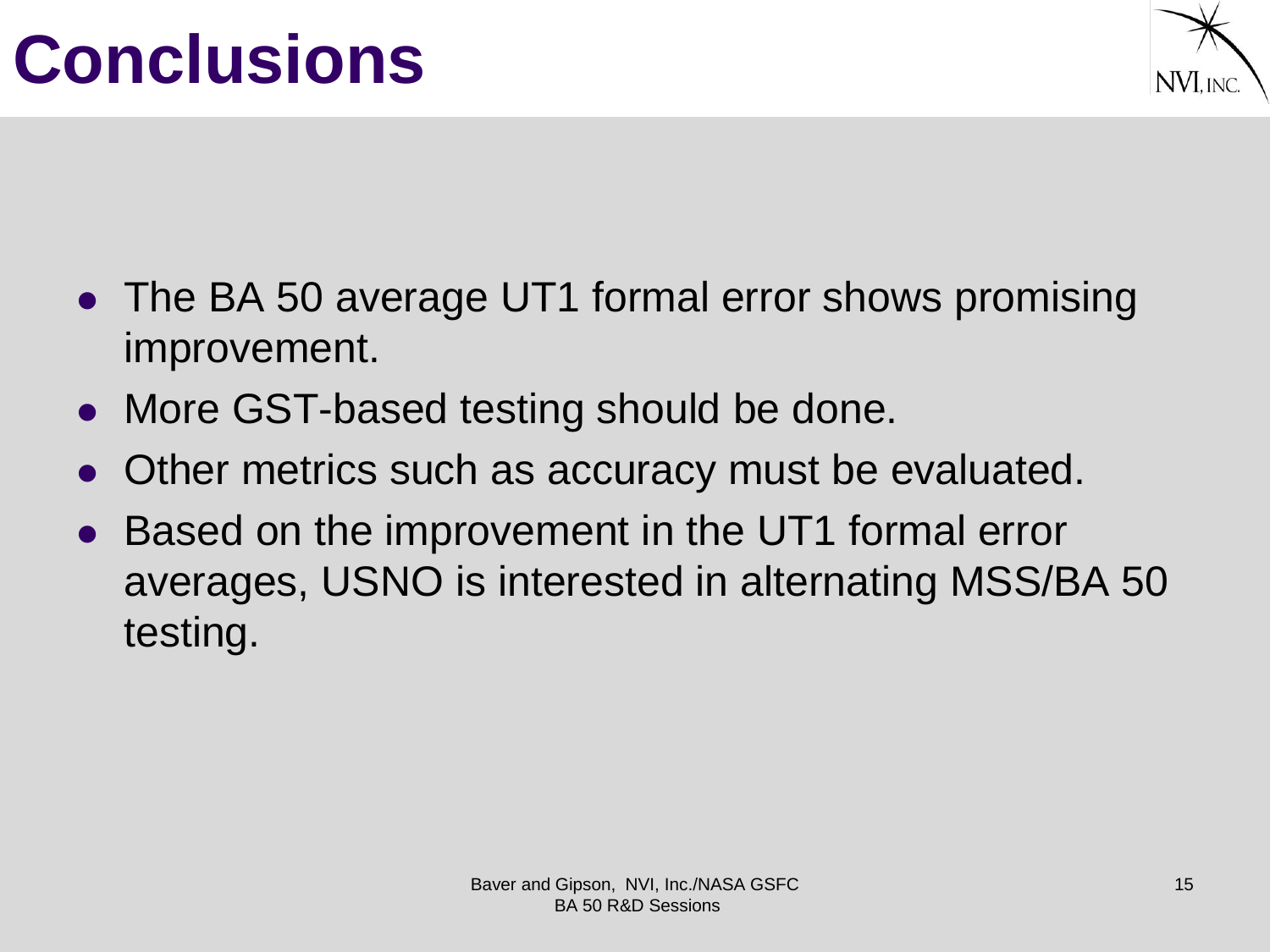### **Acknowledgements**





**IVS OPC** 



#### **WETTZELL KOKEE PARK**



#### Baver and Gipson, NVI, Inc./NASA GSFC BA 50 R&D Sessions